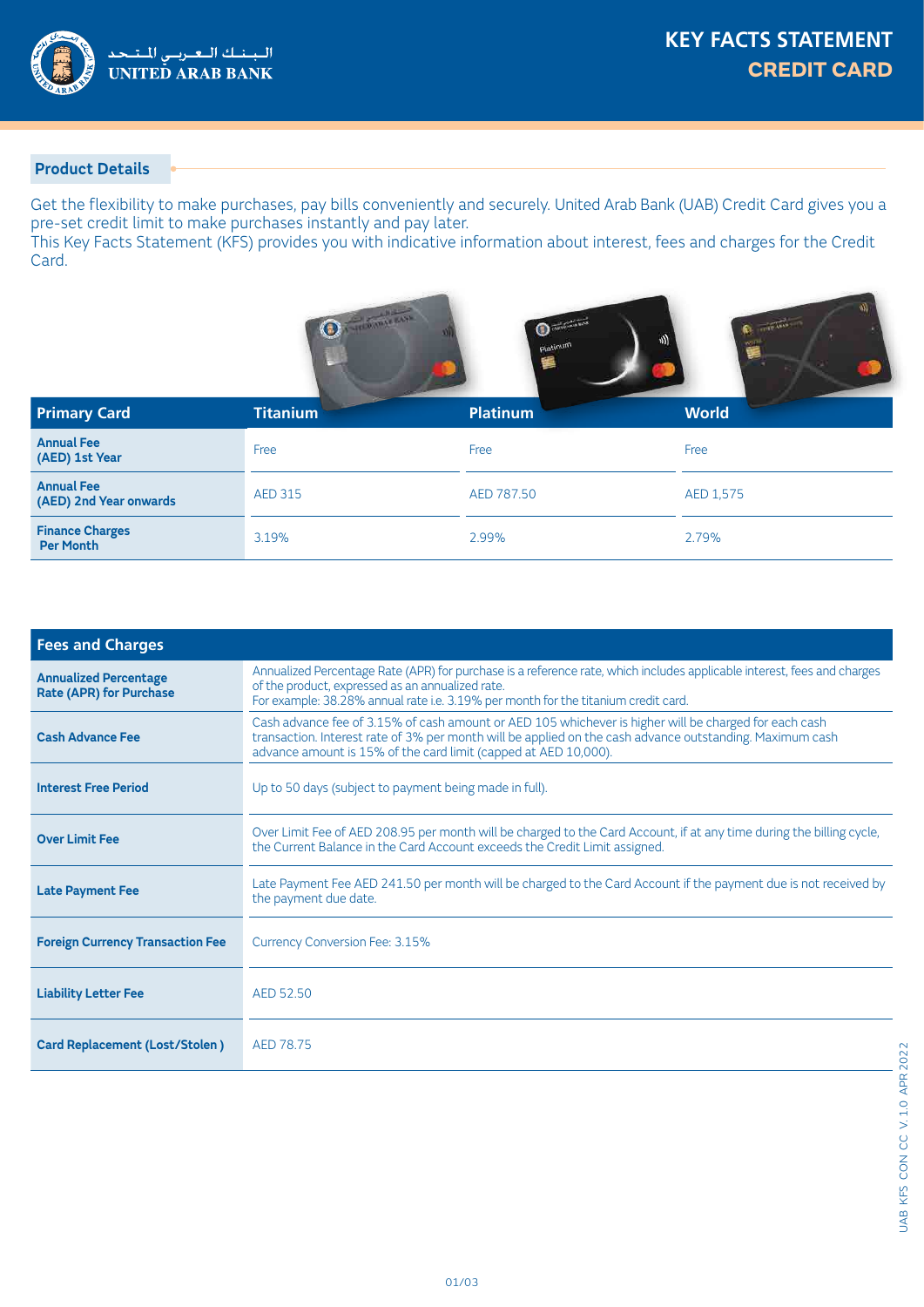

# **Illustration Example**

| Minimum Payment (Titanium Credit Card)            |            | <b>Full Payment</b>                               |            |
|---------------------------------------------------|------------|---------------------------------------------------|------------|
| Credit Card Limit AED                             | 10,000.00  | Credit Card Limit AED                             | 10,000.00  |
| Credit Card Statement Date                        | 14/12/2021 | Credit Card Statement Date                        | 14/12/2021 |
| Credit Card Retail Transactions AED on 15/11/2021 | 1,000.00   | Credit Card Retail Transactions AED on 15/11/2021 | 3,938.26   |
| <b>Interest Rate</b>                              | 3.19%      | Interest Rate                                     | 3.19%      |
| Interest Charged                                  | 31.90      | <b>Interest Charged</b>                           |            |
| Credit Card Outstanding as Billing Statement AED  | 1,031.90   | Credit Card Outstanding as Billing Statement AED  | 3,938.26   |
| Available Credit Limit AED                        | 8.968.10   | Available Credit Limit AED                        | 6.061.74   |
| Repayment                                         | 5%         | Repayment                                         | 100%       |
| Minimum Due Amount AED                            | 51.60      | Minimum Due Amount AED                            | 3,938.26   |
| Available Credit Limit After Payment              | 9,019.70   | Available Credit Limit After Payment              | 10,000.00  |

| <b>Product Requirements</b>    |                                                                                                       |  |
|--------------------------------|-------------------------------------------------------------------------------------------------------|--|
| <b>Identity Documents</b>      | ID documents (Valid Passport & Emirates ID). UAB adheres to AML & Sanctions and CBUAE requirements.   |  |
| <b>Visa Details</b>            | Visa details for applicant and sponsor visa details for dependent.                                    |  |
| <b>Minimum Salary</b>          | A minimum salary of AED 5,000.                                                                        |  |
| <b>Undated Security Cheque</b> | Undated security cheque up to 120% of credit card limit (Applicable if approved limit > AED 100,000). |  |

| <b>Important Terms &amp; Conditions</b>                                                                                             |                                                                                                                                                                                                                                                                  |  |
|-------------------------------------------------------------------------------------------------------------------------------------|------------------------------------------------------------------------------------------------------------------------------------------------------------------------------------------------------------------------------------------------------------------|--|
| <b>Credit Shield Insurance (in case of</b><br>job loss, permanent or temporary<br>disability)                                       | Optional for customer to choose credit shield insurance. It will be applied as 0.0600% of credit card outstanding<br>amount.                                                                                                                                     |  |
| <b>Change in Contact details /</b><br><b>Employer</b>                                                                               | The customer should inform UAB for any change in the customer contact details, change in employment status<br>etc                                                                                                                                                |  |
| <b>Change in Terms</b>                                                                                                              | UAB reserves the right to revise Terms & Conditions and Schedule of Charges. In case of any change, you will be<br>notified on your registered contact details 60 days prior to the change.                                                                      |  |
| <b>Card Cancellation</b>                                                                                                            | If the Cardholder notifies UAB that he wishes to cancel the Credit Card, the Cardholder must pay the total<br>outstanding balance, as it will be immediately due once cancellation request is approved.                                                          |  |
| <b>Third Party Disclosure</b>                                                                                                       | UAB is obligated to share customer information with the designated Government Entities as per the applicable<br>Bank Terms & Conditions. In case of non payment of the credit card outstanding balance, UAB can allocate a third<br>party to recover the amount. |  |
| <b>Cooling off Period</b>                                                                                                           | You have the right to cancel the facility by informing us in writing to info@uab.ae within 5 business days after signing<br>the application form. All applicable bank fees will apply from the 6 <sup>th</sup> day onwards.                                      |  |
| <b>FX Transaction Markup Fees (CC)</b>                                                                                              | Issuer Markup Fee - FX Transaction 2.63% (This fee is applicable to transactions performed in any currency other<br>than UAE Dirhams)                                                                                                                            |  |
| <b>Cashback Entitlement %</b>                                                                                                       | a. Titanium: eligible for 1.5% on retail purchases.<br>b.Platinum: eligible for 1.25% on retail purchases.<br>c. World: eligible for 1% on retail purchases.<br>*T&C applies please refer to UAB website for more information                                    |  |
| <b>Credit Card Limit</b>                                                                                                            | Additional 5% over and above the credit card limit will be allowed to process the transaction .However, any<br>transaction in excess of the credit card limit will attract over limit fee.                                                                       |  |
| Please note that any repayments<br>to the credit card will be adjusted<br>towards the outstanding balance in<br>the following order | Fixed Installment payment (excluding Balance transfer).<br>٠<br>Interest (Retail & Cash advance).<br>Fees.<br>Principal (Retail & Cash advance).<br>Balance transfer payment.                                                                                    |  |